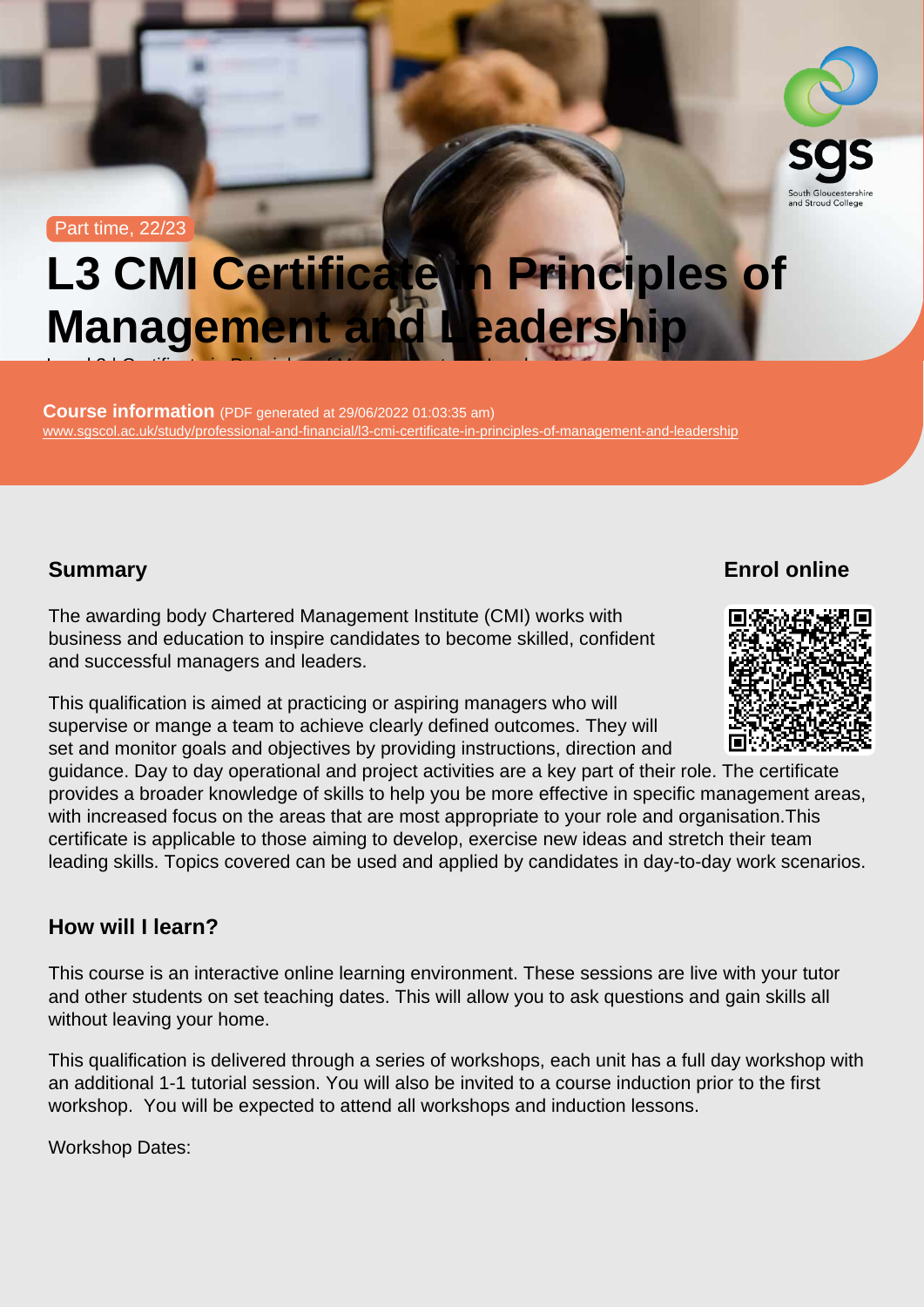Induction – Tuesday 10th January at 10:00am - 11:00am

Unit 301 – Tuesday 24th January at 09:30am - 17:30pm

Unit 302 – Tuesday 28th February at 09.30am - 17:30pm

You must complete a combination of minimum 130 TUT hours, 13 credits to achieve this qualification. We have selected the following two units to meet this combination. Different units may be available on request, please contact [professional@sgscol.ac.uk](mailto:professional@sgscol.ac.uk) for information and costing.

CMI 301 – Principles of Management and Leadership: Being equipped with the knowledge, skills and behaviours to manage and lead effectively are essential if an individual and their organisation are to succeed. This unit has been designed for learners who want to sharpen their professional edge and enhance personal effectiveness. This unit focuses on the ways in which an organisation operates. The application of management and leadership approaches and how these can positively impact your ability to lead, improve performance and support your team, customers and colleagues.

CMI 302 – Managing a Team to Achieve Results: The ability to manage teams to communicate effectively and overcome barriers to achievement is a critical skill for any manager. High performing cohesive teams are created in an environment where there is a collective understanding of values, goals and objectives. This unit has been developed to support managers in understanding the nature of teams in the workplace, and how these can be managed to achieve results.

## Entry Requirements

You will need to have a good level of English and assignment writing. This qualification is aimed at practicing or aspiring managers who will supervise or mange a team to achieve clearly defined outcomes.On enrolment you will need to complete a short interview, you will also have the option to speak to the course programme manager.

## Additional Information

## DEPARTMENT CONTACT

For more information about this course please email [professional@sgscol.ac.uk](mailto:professional@sgscol.ac.uk).

#### COURSE FEES

Please be aware that some courses have fees that are payable on enrolment. More information on if this course has a fee can be found in the Availability section below.

If you require financial support including payment plans, bursaries and advanced learner loans please visit the [Money Management Service](http://www.sgscol.ac.uk/mms) section of the website.

For more information on fees please view our [Fees, Charges and Refunds Policy](https://www.sgscol.ac.uk/policies) and our [Applications, Admissions and Enrolment Policy and Procedures.](https://www.sgscol.ac.uk/policies)

## ONLINE ENROLMENT

This course offers simpler and safer online enrolment requests, which means in a matter of minutes you can submit an enrolment request to us. However please be aware that upon submitting your enrolment form you are not guaranteed to be accepted. A number of our courses require assessments, qualification checks or simply a conversation with you before we can confirm your enrolment.

Within 24 hours of enrolment submission you will receive an automated email notification with